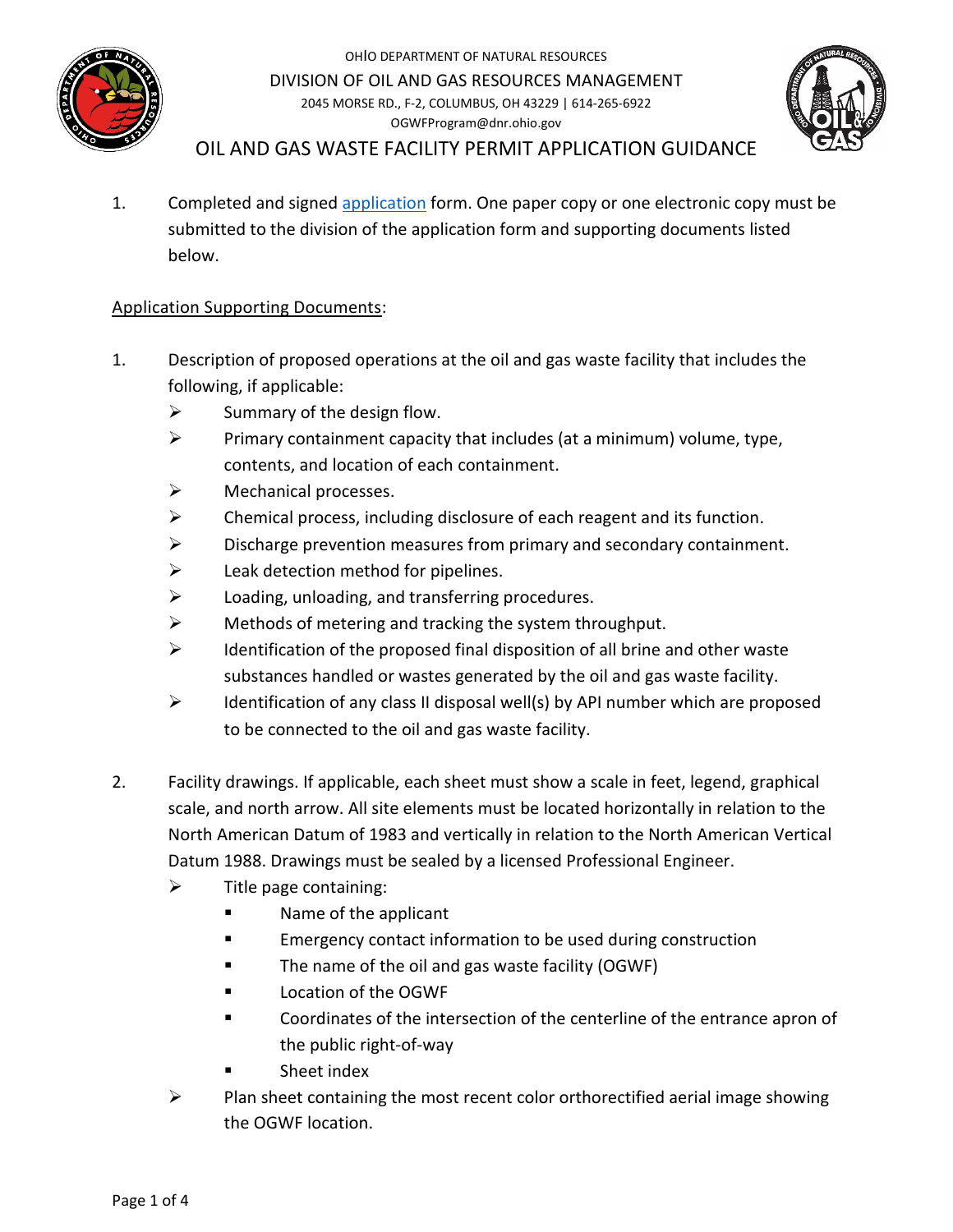- $\triangleright$  Plan sheet sealed by a professional surveyor showing the location of the OGWF boundary and the control points used to generate the map.
- $\triangleright$  A drawing set that, in conjunction with the specifications, provides the working information related to all aspects of the proposed construction. This should include:
	- **Example 13 General layout**
	- **Plan views**
	- **Elevations**
	- **Sections**
	- **Examplementary views as needed**
- $\triangleright$  The proposed and existing contours with an intermediate contour interval not greater than two feet and an index not greater than ten feet.
- $\triangleright$  Scaled detail drawings for all buildings and improvements, including:
	- **Electrical**
	- **Plumbing**
	- **Structural**
	- Life safety
- $\triangleright$  Scaled detail drawings for components related to waste storage, recycling, treatment, processing or disposal, including:
	- **Pumps**
	- **Piping**
	- Valves
- $\triangleright$  Scaled detail drawings for all primary containment and secondary containment systems, including capacities.
- $\triangleright$  Scaled detail drawings for any engineering controls and features proposed for radiological protections.
- $\triangleright$  A plan sheet that identifies the traffic flow patterns of all transport vehicles.
- $\triangleright$  Plan views and detail drawings showing the location and typical sections for pipes, ditches, and other conveyances, and hydraulic control structures located within the OGWF boundary.
- $\triangleright$  Emergency release conveyance map. An emergency release conveyance map includes all of the following:
	- **EXECUTE:** Locations downslope of the OGWF and any related pipelines where response resources may be deployed for the purposes of containment in the event of an emergency release
	- **Filow path and identification of nearest receiving streams, rivers,** watercourses, ponds, lakes, or other bodies of water where fluids may migrate from the OGWF
	- Pipes, ditches, and other conveyances, and hydraulic control structures
- $\triangleright$  Pertinent site features drawings. Elements may be determined using information available from the Ohio department of Natural Resources and other publicly available or readily accessible sources. The information required below can be combined into fewer plan sheets as needed.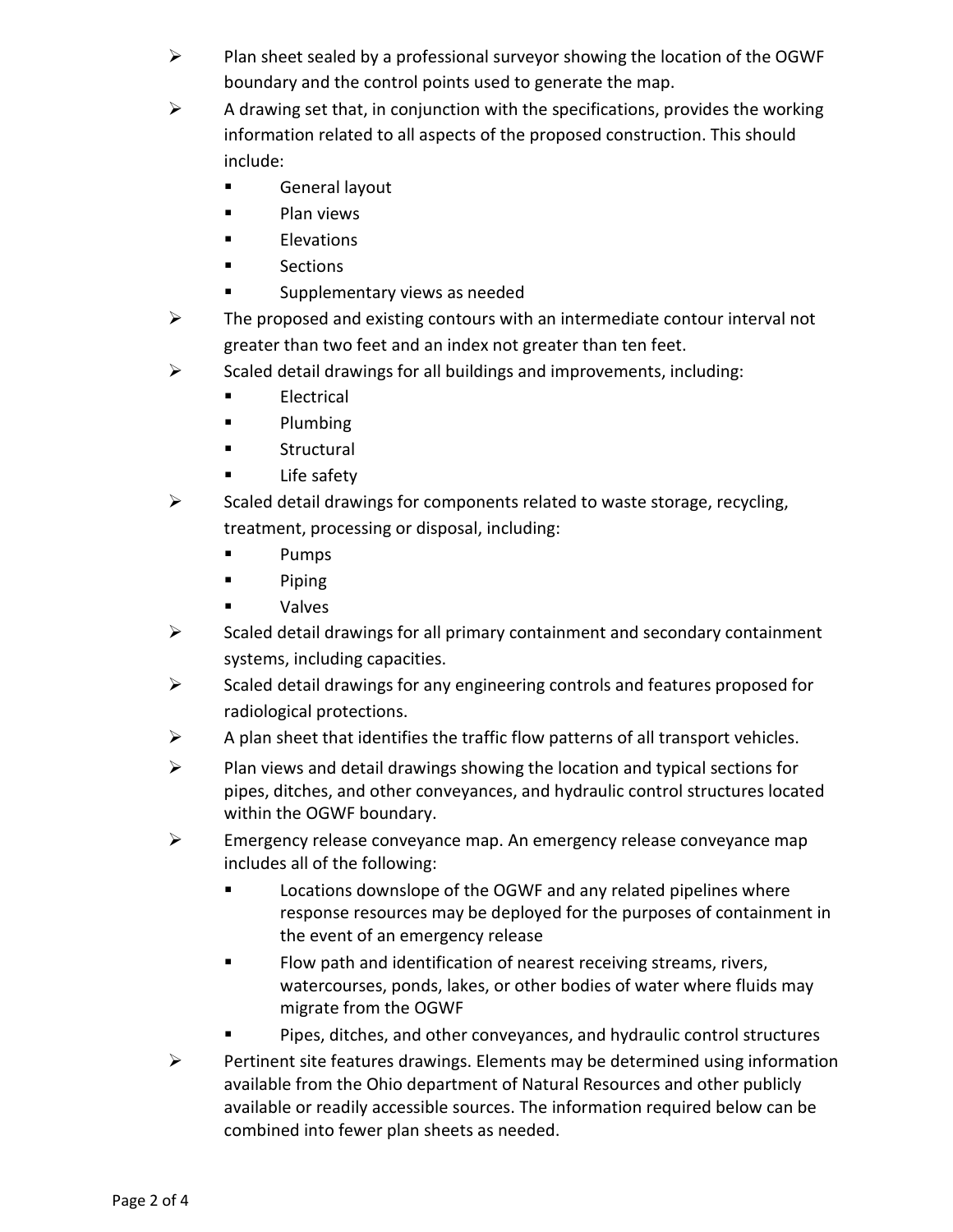- Soil identification plan showing the classified soil types within one hundred feet of and within the OGWF
- Well identification plan showing plugged wells, producing wells, idle and orphaned, and class II disposal wells that are located within one hundred feet of and within the OGWF boundary
- Geotechnical elements within the OGWF boundary, including those identified within the geotechnical report. This includes:
	- Structural components
	- Geotechnical components
	- Geotechnical borings
	- All other geotechnical investigative information or data
- The following elements must be shown on a facility plan if they are within two hundred feet of and within the OGWF boundary and are known by the applicant at the time of design:
	- Boundaries of parcels of land
	- Existing occupied and unoccupied structures
	- Roadways
	- Existing utilities
	- Water bodies, including springs, wetlands, streams, lakes, rivers, ponds and creeks
- The following map elements must be shown on a facility plan if they are within one thousand, five hundred feet of the OGWF boundary:
	- Developed springs and water wells
	- Risk zones and hazard areas delineated on the "National Flood Insurance Rate Map"
	- All areas that are located within the five year time of travel associated with a public drinking water supply, as delineated or endorsed under the "Source Water Assessment and Protection Program"
	- All areas that are located within the emergency management zone of a public water system intake
- **Example 2** Surface and underground mines
- **Any other factors that the professional engineer determines may affect** the design and performance of the proposed oil and gas waste facility
- 3. Reports and Plans.
	- $\triangleright$  Design calculations for all secondary containment
	- $\triangleright$  Storm water hydraulic report
	- $\triangleright$  Construction sediment and erosion control plan.
	- Geotechnical report
	- $\triangleright$  Dust control plan
	- $\triangleright$  Radiation protection program